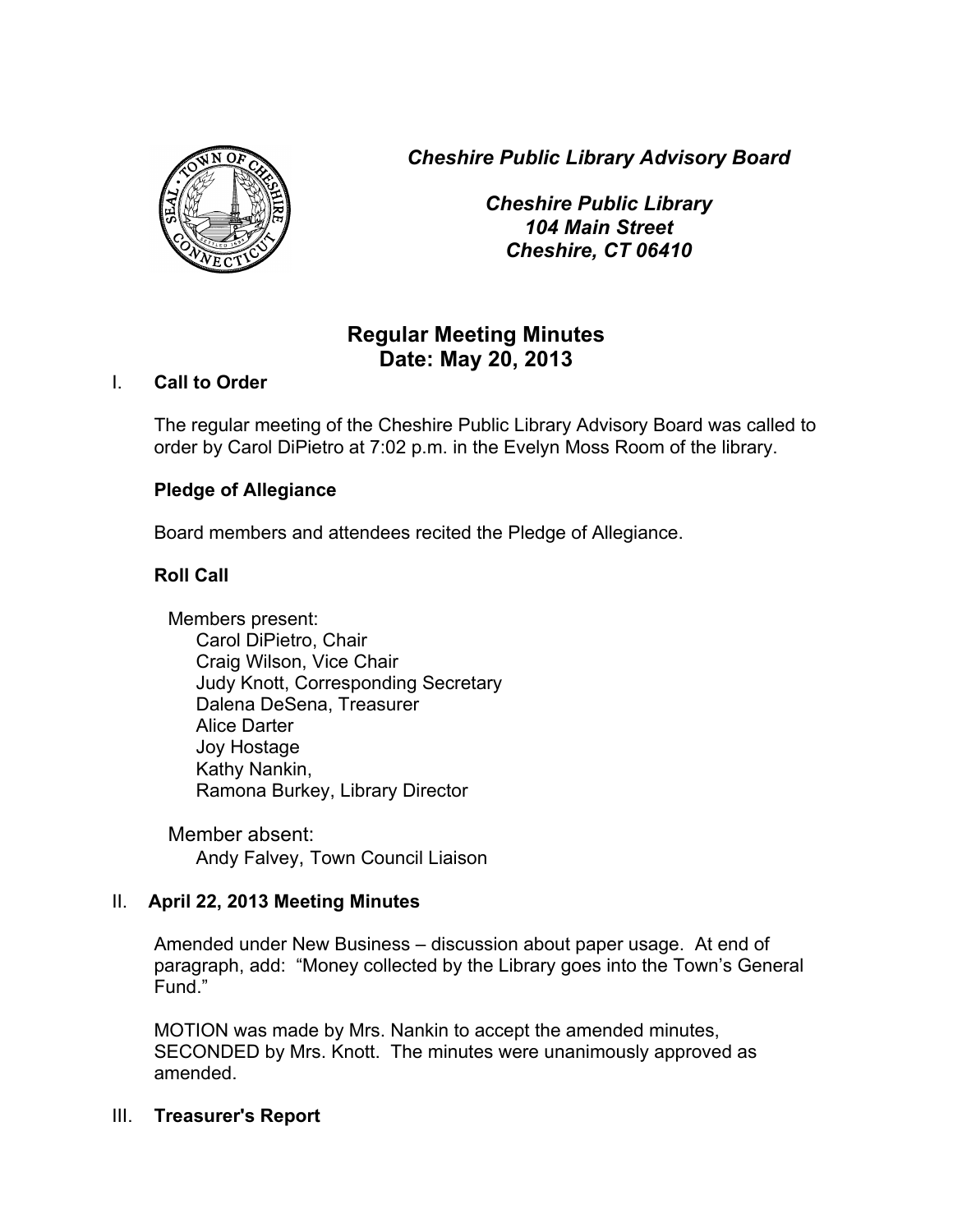Mrs. DeSena reported the Library Board account balance to be \$271.00.

# IV. **Reports of Committees**

# 1. School-Library Partnership

Mrs. DiPietro read the following report from Sue Hartley:

- The Summer Reading Program theme this year is "*Dig Into Reading*." Our own Laurie Lee has made a wonderful design with our Cheshire Cat holding a book in one hand and a garden spade in the other hand. There is also a big sunflower in the design.
- School Visits: Some of the Children's Librarians will be visiting Doolittle and Highland School on June  $10^{th}$  and  $11^{th}$ . First graders from Chapman School will visit the library on June 13<sup>th</sup>. Darcey School has asked for flyers about our Summer Reading Program and Library application forms for all the kindergarteners. Each child will receive a packet. The Darcey applications are a different color so we can track them through the summer and get a count of how many Darcey students received a card.
- We will open our Summer Reading Program on Monday, June  $24^{\text{th}}$ .
	- $\triangleright$  Monday, June 24<sup>th</sup> through Thursday, June 27<sup>th</sup> at 1:00pm Alexander Lumelsky is offering a chess class for grades 2-8.
	- $\triangleright$  Thursday, June 24<sup>th</sup> at 10:30am Lynn Lewis, a children's musical performer, will appear with special guest Elmo.
- Ms. Hartley will fill the Board in on our many summer programs in her June report. There will be puppeteers, a cartoonist, three artistic workshops featuring sunflowers, and many science programs.
- Thank you for your continued support.
- 2. Funding Resources (Mr. Wilson)

No report.

# V. **Communications**

- Mrs. DiPietro received:
	- $\triangleright$  Numerous library related emails.
	- $\triangleright$  One particular email sparked a lot of feedback from the other recipients. After vandalism at her library, a Massachusetts librarian asked if other libraries have security cameras in their parking lots. Some of the responses described incidents at their libraries, including a brawl in the ladies room, stolen keys and electronics; others provided information on their security cameras; etc. Mrs. DiPietro asked if the Cheshire Public Library had security cameras in the parking lot. Mrs. Burkey replied that the Library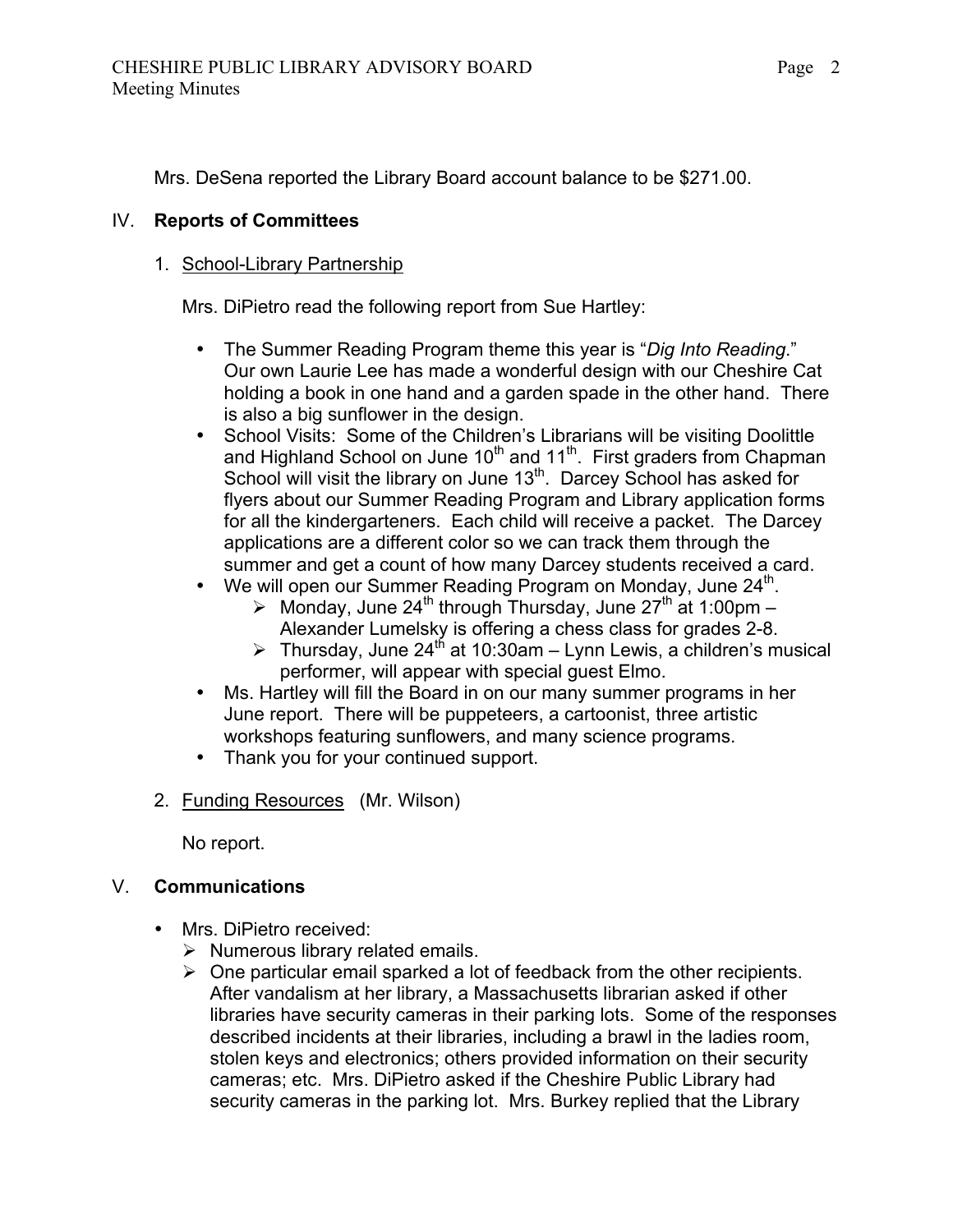does not have security cameras, but this issue has been brought up with the town. There are various options available, including solar cameras that transmit images over the cellular phone network. They need to weigh the cost of security cameras versus the number of incidents occurring (cost benefit analysis). Mrs. Burkey explained they do have a security system with an alarm that activates if someone tries to enter the building after hours without a valid security code.

- $\triangleright$  Herb Davis, devoted to the ALA, passed away.
- $\triangleright$  CT House Bill 1654 (E-Books bill) was passed by the CT House of Representatives and has been sent to the Senate.
- The *Friends of the Cheshire Public Library* are having their annual meeting tonight. Board members are invited. The Friends raised more than \$7,000 from their recent Book Sale.
- Mrs. Hostage reported:
	- $\triangleright$  Arriving at the Library today, she noticed how beautiful the exterior of the building looks, with all the greenery and florals. Mrs. Burkey credited Deb Rutter, the two garden clubs, and the Beautification Committee for their outstanding efforts.
	- $\triangleright$  This summer her grandchildren will be staying with her, one of whom is interested in plays. Ms. Hartley helped Mrs. Hostage find appropriate plays that would be enjoyed by her grandchildren.

# VI. **Report of the Chair –** Carol DiPietro

- Shared a *New Haven Register* (5/5/13) article about E-Book licenses.
- Shared a *New Haven Register* editorial about Libraries role in the Digital Age.
- Shared that the *Cheshire Citizen* (5/2/13) reports upcoming programs together under Library Briefs. The *Citizen* also contained an article about Alice Bliss.
- Shared a *New Haven Register* (5/10/13) article about patrons being able to checkout pans and baking supplies from the New Haven Free Library.
- Shared a *Republican American* (5/10/13) article about the "Potty Party" program held at the Oxford Library, a story time with songs and stories to help children become potty trained.
- On Monday, 4/29/2013, Mrs. Knott, Mrs. Hostage and Mrs. DiPietro attended the CT Library Association conference at the Crowne Plaza Hotel in Cromwell. Programs attended included:
	- The keynote speaker, ALA President Maureen Sullivan, presented *"The Promise of Libraries Transforming Communities"* about library led community engagement.
	- *"Programming for the Library as a Cultural Center: The Persian Connection"* encouraged communities to view the library as a cultural center. Two of the presenters were authors of Nine Rubies, about the struggle of an Iranian woman and her family. This book is part of Norwalk's "One Book, One Town" program.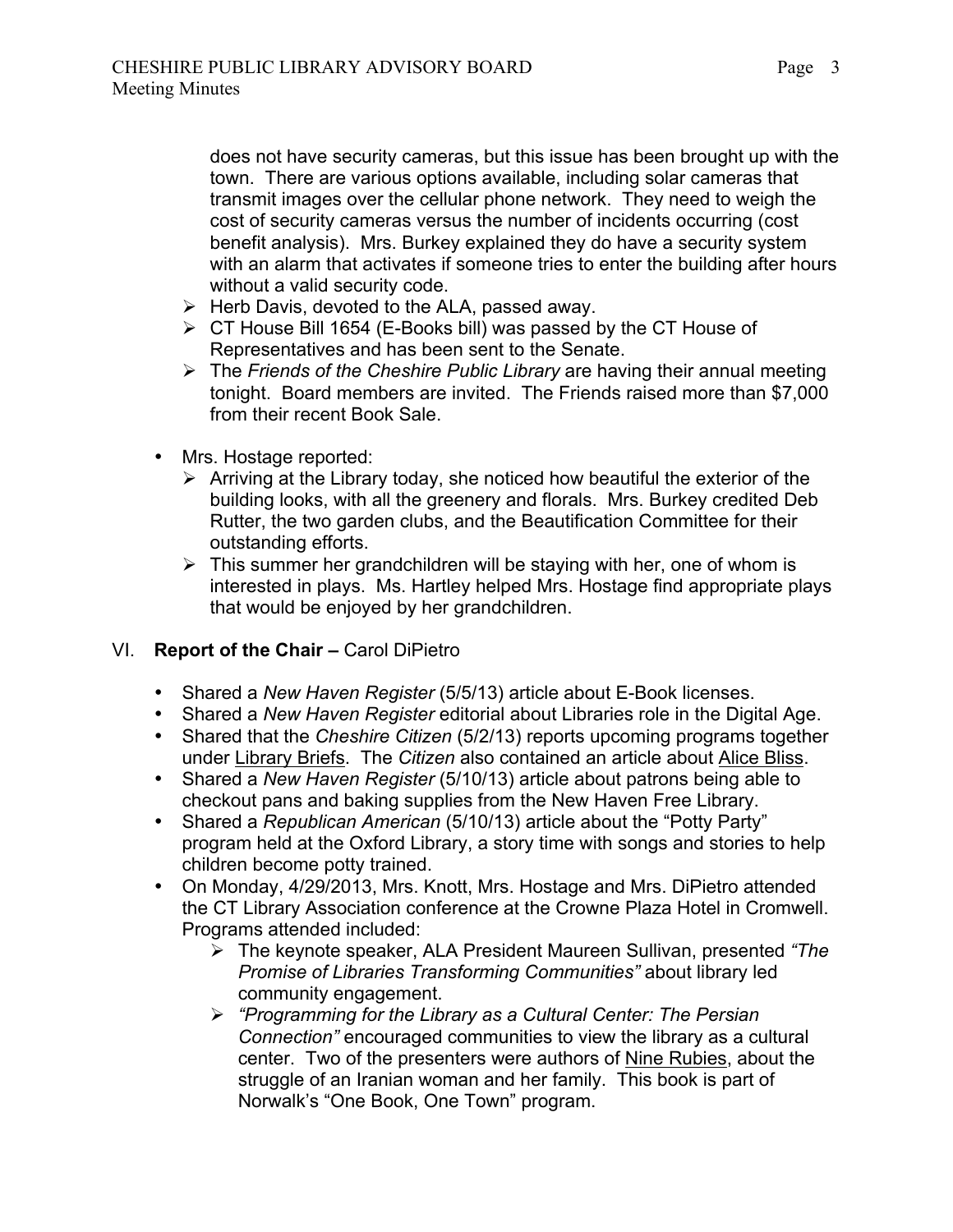- *"Communicating the Value of Your Library: Fresh Perspectives on Library Assessment"* focused on library assessments, primarily at the university level.
- *"School and Public Libraries Working Together"* focused on the efforts of the librarians in two towns (East Haven and Fairfield), who have created different collaborative programs with the public schools. These public librarians were very enthusiastic and dynamic about the programs they have developed in their schools, to involve students including at the high school level.
- *"Disasters Happen"* provided an overview of the importance of having a disaster plan. The program recommended identifying the true treasurers at the library, so they are removed first. They also recommended making friends with other organizations (ie. Historical Society, etc.) who could house your library treasures, as well as town emergency departments. Mrs. Burkey stated that the Library has safety guidelines, which will be reviewed with staff.
- Attended the CPFA (Cheshire Performing Fine Arts) reception for the unveiling of the John Frederick Kensett program, book and video. Artsplace Director Joan Pilarczyk wanted Cheshire residents educated on the contributions of Cheshire's own John Frederick Kensett, an artist, engraver, and co-founder of the Metropolitan Museum of Art. This two-year effort resulted in a children's book illustrated by Tony Ruggiero, using his pointillist technique to produce pen and ink sketches. The program will be incorporated into the  $3^{rd}$  grade curriculum in the Cheshire Public Schools next year. There is also a video presentation available to civic groups. Copies of the books are available for sale.

## VII. **Report of the Library Director –** Ramona Burkey

See attached report.

#### **Technology**

The bid for the library's wireless upgrade was awarded to Apex Technology Group; the upgrade should be completed this summer. This upgrade will provide faster Internet connections, and allow the Library to offer wireless printing. The library has been selected to participate in the EDGE Initiative, which showcases the value of technology in libraries and helps to strengthen technology management. The Cheshire Public Library's role will involve filling our surveys and providing information. More information is available at www.libraryedge.org.

#### Programs and Services

April circulation was 33,505 items, 2% of which were downloadable items. I'm happy to report that Zinio, our new free downloadable magazine service for patrons, has really taken off. We went live on May 1, and we now have 65 users and have loaned 278 issues. Patrons can sign-up through the Library website.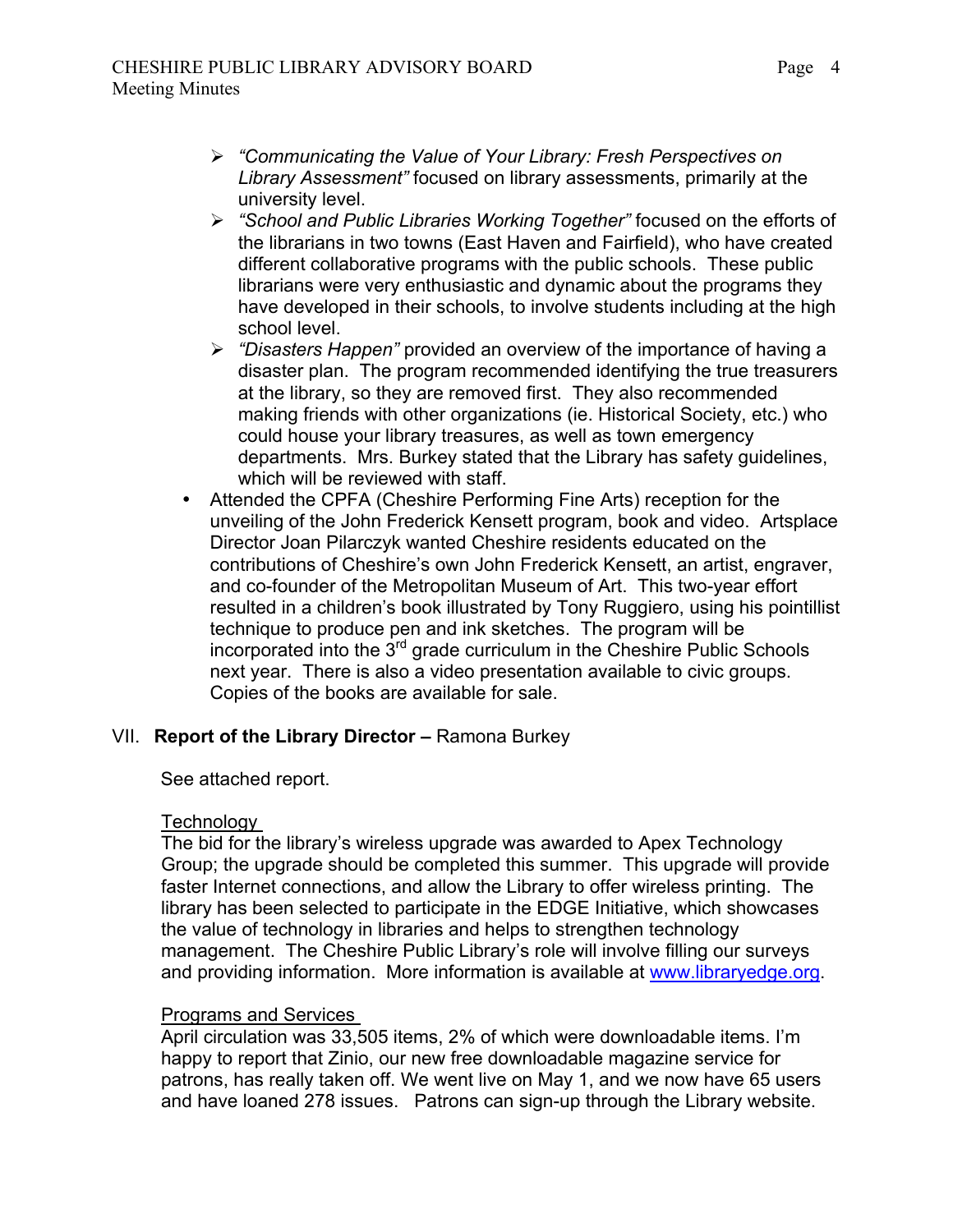Don't miss these upcoming events (more programs, info and registration at www.cheshirelibrary.org):

- $\triangleright$  "Social Media: A Beginner's Guide" Tuesday 5/21 at 7:00 p.m. (with our own Social Media Coordinator, Louise LeClaire!)
- $\triangleright$  "Who the 'Bleep' is Linda Chorney?" Thursday 5/30 at 7:00 p.m.
- > The Art and History of the Mattatuck Museum" Monday 6/3 at 7:00 p.m.<br>→ Civil War Book Discussion: Rebel by Bernard Cornwell–Mon. 6/3 at 7p.m.
- > Civil War Book Discussion: Rebel by Bernard Cornwell–Mon. 6/3 at 7p.m.<br>► Gettysburg: The Forgotten Day" with local author Matthew Bartlett–Thurs
- "Gettysburg: The Forgotten Day" with local author Matthew Bartlett–Thurs. 6/6, at 7pm.
- $\triangleright$  Fab Film Saturdays: "Monsters, Inc." Saturday 6/15 at 2:00 p.m.

The library will be closed for Memorial Day, Monday 5/27.

Summer Saturday hours will begin on July 13. The library will be open from 9:30 a.m. until 1:00 p.m.

Our summer reading program theme is "*Dig Into Reading*!"

#### Personnel

We will be conducting interviews for the position of Library Technical Assistant (15 hours) beginning next week. Sharon Tyler is our new Library Associate (25 hours). Congratulations, Sharon! We will have a library science intern this summer: Samantha Macelis is a student at Simmons College in Boston; she will primarily be working with the children's and teen librarians. Welcome, Samantha!

The library managers and I are currently working on staff performance evaluations, which will be due to the Town Manager's office in June.

#### Financial

The Department of Energy has awarded the library \$5,000 to purchase Energy Star compliant computers and tablets, as the library won the statewide Neighbor to Neighbor Energy Challenge.

Buildings and Grounds

Policies and Planning

#### Other/Meetings

Mrs. Burkey attended several library managers meetings; a CT Library Consortium board meeting; Youth In Government Day, a town department heads meeting; a meeting with Joan Pilarczyk (director of Artsplace); a library staff meeting; the first annual Connecticut Education Network conference; a *Cheshire Reads: One Book, One Town* meeting; a School-Business Partnership meeting